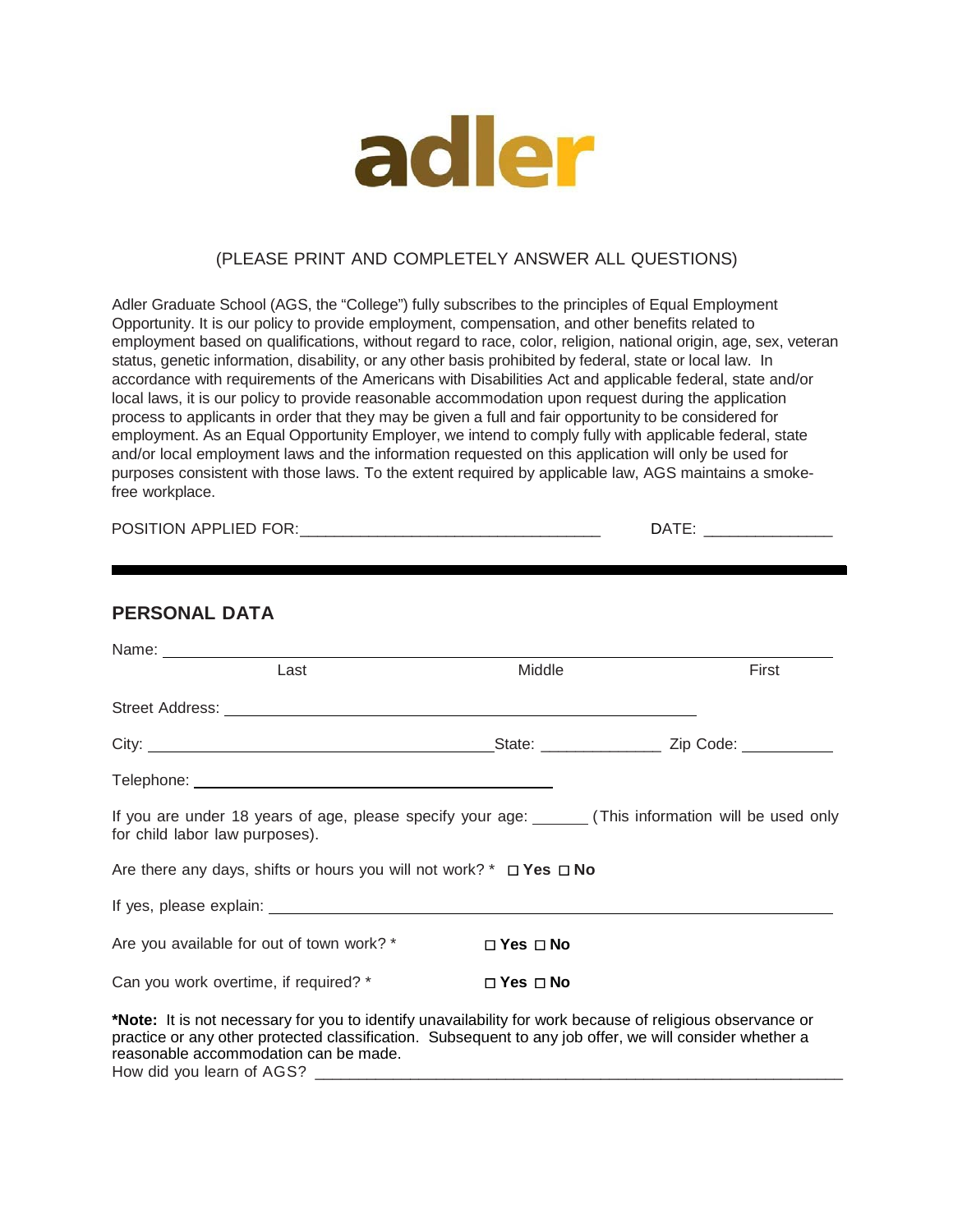Have you ever applied or worked at AGS before? ☐ **Yes** ☐ **No** 

If yes, provide dates: \_\_\_\_\_\_\_\_\_\_\_\_\_\_\_\_\_\_\_\_\_\_\_\_\_\_\_\_\_\_\_\_\_\_\_\_\_\_\_\_\_\_\_\_\_\_\_\_\_\_\_\_\_\_\_\_\_\_\_\_\_\_\_\_\_\_

Are you legally authorized to work in the United States? ☐ **Yes** ☐ **No** 

Will you now or in the future require sponsorship for employment visa status (e.g., H-1B visa status)? ☐ **Yes** ☐ **No**

**Note:** The Federal Immigration and Reform and Control Act of 1986 requires that a DHS Employment Eligibility Verification "Form I-9" be completed for every new hire and that within 3 business days of beginning work every new hire must present to the employer documentation establishing his/her identity and authorization to work. This federal requirement must be satisfied as a condition of employment.

## **EDUCATION**

Describe any educational degrees, skills, training or experience you believe are relevant to the job applied for:

| Name, City and State of<br><b>Educational Institution</b> | <b>Graduated</b> |           | If no,<br><b>Degree</b><br><b>Credits</b><br><b>Earned</b> | Type of<br><b>Degree</b><br><b>Received or</b><br><b>Expected</b> | Major | <b>Minor</b> | <b>Grade Point/</b><br><b>Overall GPA</b> |
|-----------------------------------------------------------|------------------|-----------|------------------------------------------------------------|-------------------------------------------------------------------|-------|--------------|-------------------------------------------|
|                                                           | <b>Yes</b>       | <b>No</b> |                                                            |                                                                   |       |              |                                           |
| <b>High School</b>                                        |                  |           |                                                            |                                                                   |       |              |                                           |
| <b>College or University</b>                              |                  |           |                                                            |                                                                   |       |              |                                           |
| <b>Technical/GED</b>                                      |                  |           |                                                            |                                                                   |       |              |                                           |
| Licenses/<br><b>Certification/Other</b>                   |                  |           |                                                            |                                                                   |       |              |                                           |

## **EMPLOYMENT HISTORY:**

Please complete for all full-time or part-time employment beginning with most recent employer. You may include as part of your employment history any verified work performed on a volunteer basis. All applicants should start with their most recent job, include military assignments and voluntary employment and provide ten (10) years of history. (A separate sheet may be attached.) You must explain any gaps in your employment history.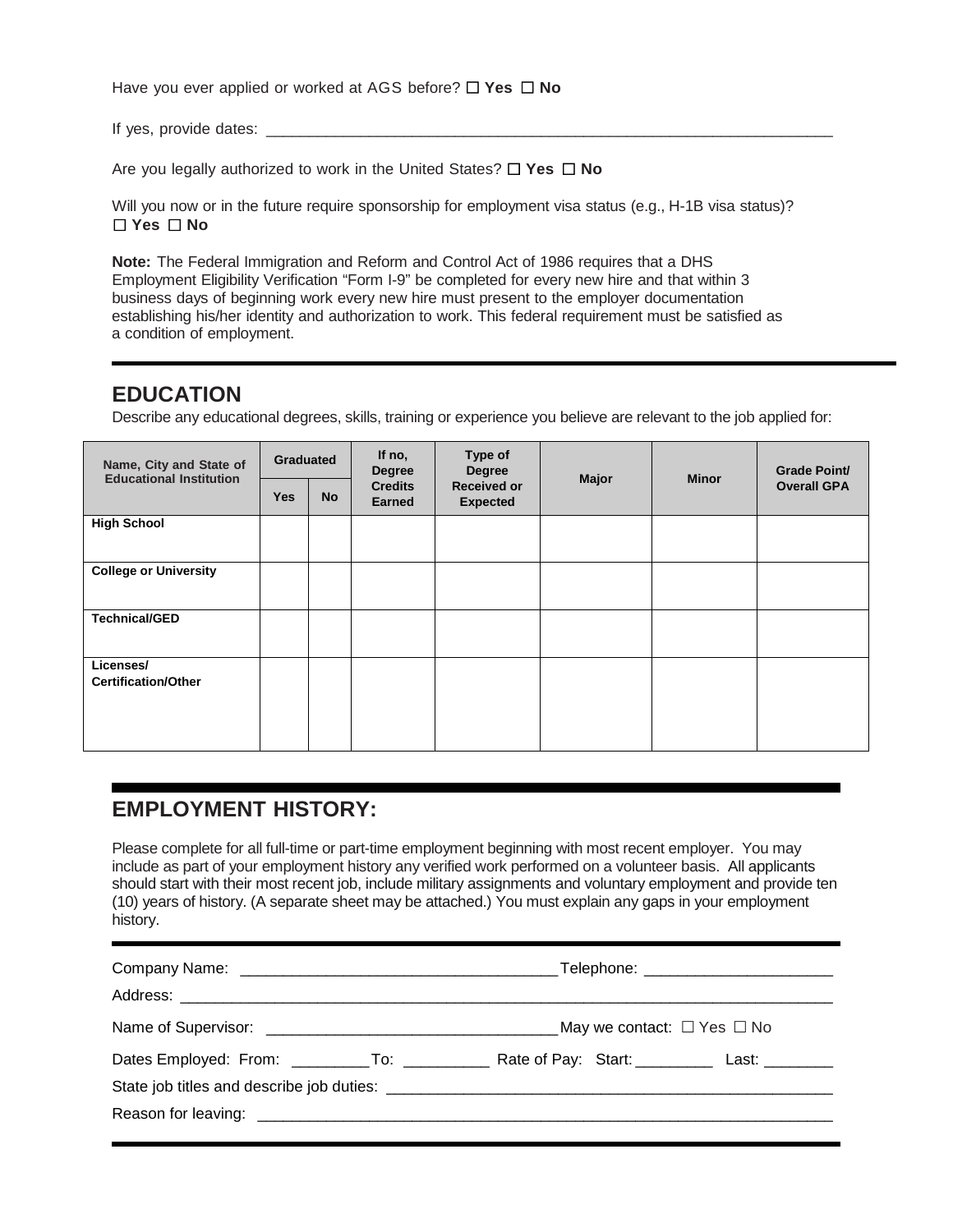| Dates Employed: From: ___________To: ______________ Rate of Pay: Start: _________ Last: _________          |  |  |
|------------------------------------------------------------------------------------------------------------|--|--|
|                                                                                                            |  |  |
|                                                                                                            |  |  |
|                                                                                                            |  |  |
|                                                                                                            |  |  |
|                                                                                                            |  |  |
| Dates Employed: From: ___________To: _____________ Rate of Pay: Start: __________ Last: _________          |  |  |
|                                                                                                            |  |  |
|                                                                                                            |  |  |
|                                                                                                            |  |  |
|                                                                                                            |  |  |
|                                                                                                            |  |  |
| Dates Employed: From: ___________To: _____________ Rate of Pay: Start: _________ Last: ________            |  |  |
|                                                                                                            |  |  |
|                                                                                                            |  |  |
|                                                                                                            |  |  |
| Have you ever been discharged or asked to resign from employment? $\Box$ Yes $\Box$ No<br>If yes, explain: |  |  |
|                                                                                                            |  |  |

\_\_\_\_\_\_\_\_\_\_\_\_\_\_\_\_\_\_\_\_\_\_\_\_\_\_\_\_\_\_\_\_\_\_\_\_\_\_\_\_\_\_\_\_\_\_\_\_\_\_\_\_\_\_\_\_\_\_\_\_\_\_\_\_\_\_\_\_\_\_\_\_\_\_\_\_\_\_\_\_\_\_\_

#### ☐ **Yes** ☐ **No**

If yes, please explain: \_\_\_\_\_\_\_\_\_\_\_\_\_\_\_\_\_\_\_\_\_\_\_\_\_\_\_\_\_\_\_\_\_\_\_\_\_\_\_\_\_\_\_\_\_\_\_\_\_\_\_\_\_\_\_\_\_\_\_\_\_\_\_\_\_\_

the agreement if you are being considered for hire)?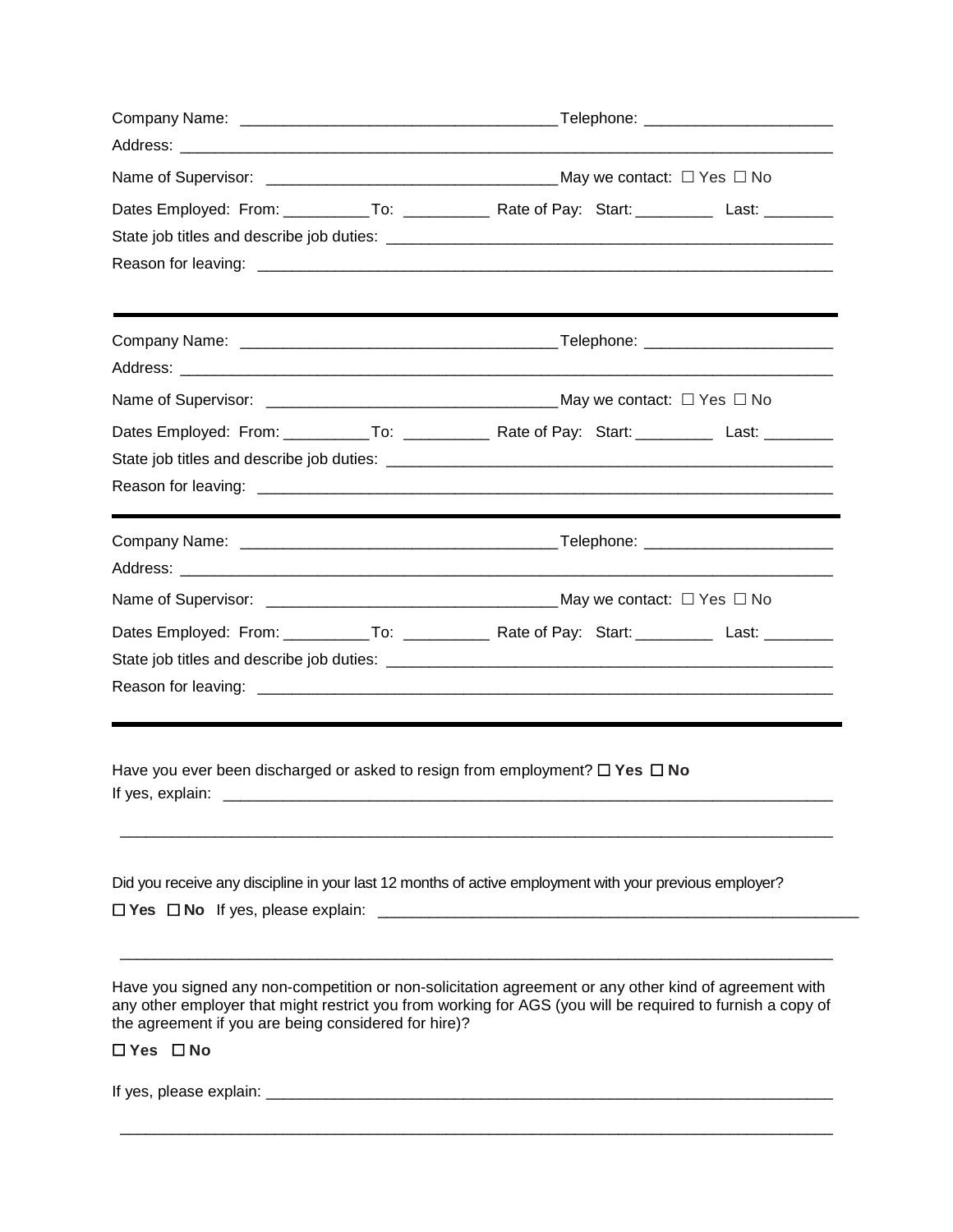**PROFESSIONAL REFERENCES** (Please list three individuals unrelated to you with whom you have worked who know your qualifications for this position.)

| <b>NAME</b> | <b>ADDRESS</b> | <b>PHONE</b> | <b>RELATIONSHIP</b> |
|-------------|----------------|--------------|---------------------|
|             |                |              |                     |
|             |                |              |                     |
|             |                |              |                     |
|             |                |              |                     |
|             |                |              |                     |
|             |                |              |                     |

## **MILITARY** (Complete only if you served in the military.)

| <b>Branch of Service:</b> | Number of Years /Months of Service: |
|---------------------------|-------------------------------------|
|                           |                                     |

| Rank at Discharge; | Date of Discharge: |
|--------------------|--------------------|
|--------------------|--------------------|

Describe any military skills, training or experience you believe are relevant to the job you applied for: \_\_\_